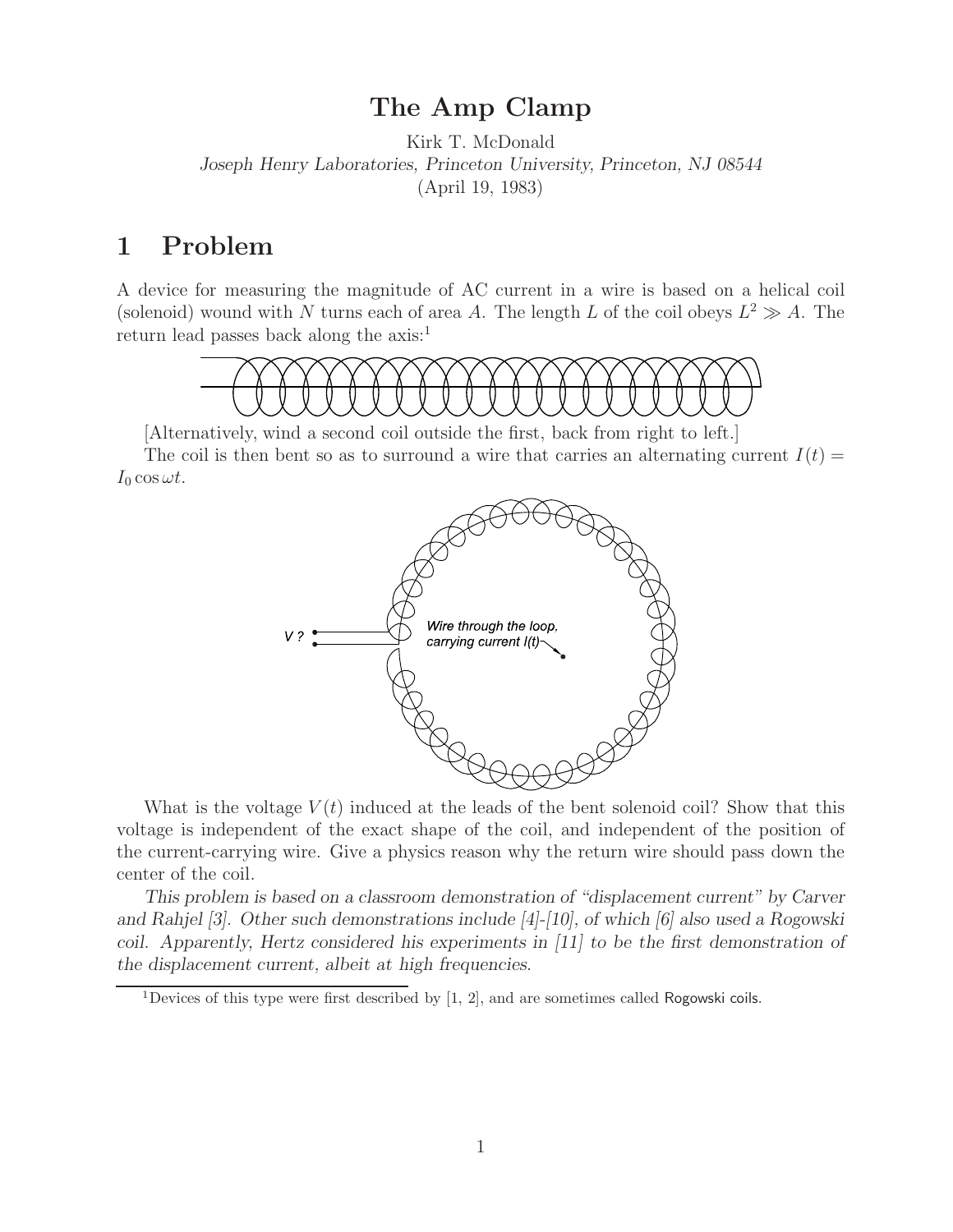## **2 Solution**

The changing current in the wire causes a changing magnetic field, which induces an electric field, according to Faraday. The voltage  $V$  at the leads to the amp clamp coil is,

$$
V = \oint \mathbf{E} \cdot d\mathbf{l} = -\frac{1}{c} \frac{d\Phi_M}{dt},
$$
\n(1)

where the magnetic flux link by the amp clamp is,

$$
\Phi_M = \sum_{\text{small loops}} \int \mathbf{B} \cdot d\mathbf{A} \approx \oint_{\text{large loop}} \frac{dN}{dl} dl \mathbf{B} \cdot \hat{\mathbf{l}} A \approx \frac{NA}{L} \oint_{\text{large loop}} \mathbf{B} \cdot d\mathbf{l} = \frac{4\pi}{c} \frac{NA}{L} I(t). (2)
$$

We have used Ampère's law in the last step of eq.  $(2)$ , assuming it to hold in its static form for low-frequency currents as well. For current  $I = I_0 \cos \omega t$  in the wire, the voltage in the amp clamp is therefore,

$$
V(t) = \frac{4\pi N A \omega I_0 \sin \omega t}{c^2 L}.
$$
\n(3)

Note that we do not have to include a term in  $\Phi_M$  due to flux linked by the large loop – because of the return wire down the center of the small loops the amp clamp does not link any flux due to magnetic field lines perpendicular to the plane of the clamp. Rather, the use of Ampère's law in eq.  $(2)$  shows that the clamp links flux only for wires that pass through the clamp, and that the amount of this flux linkage is independent of the position of the wire relative to the clamp. Further, the amount of flux linked is independent of any possible tilt of the wire with respect to the plane of the clamp.

Mathematical footnote: It may be instructive to make an explicit calculation of the flux linked by the amp clamp due to a wire perpendicular to the plane of the clamp at distance a from its center. The clamp has radius R. We first consider a small loop of area **A** such that the radius vector **R** to this loop makes angle  $\theta$  to the vector **a** that points from the center of the loop to the wire.



The flux  $d\Phi$  through this loop due to current I in the wire is,

$$
d\Phi = \mathbf{B} \cdot \mathbf{A} = \frac{2IA}{cr}\hat{\mathbf{r}} \cdot \hat{\mathbf{R}},\tag{4}
$$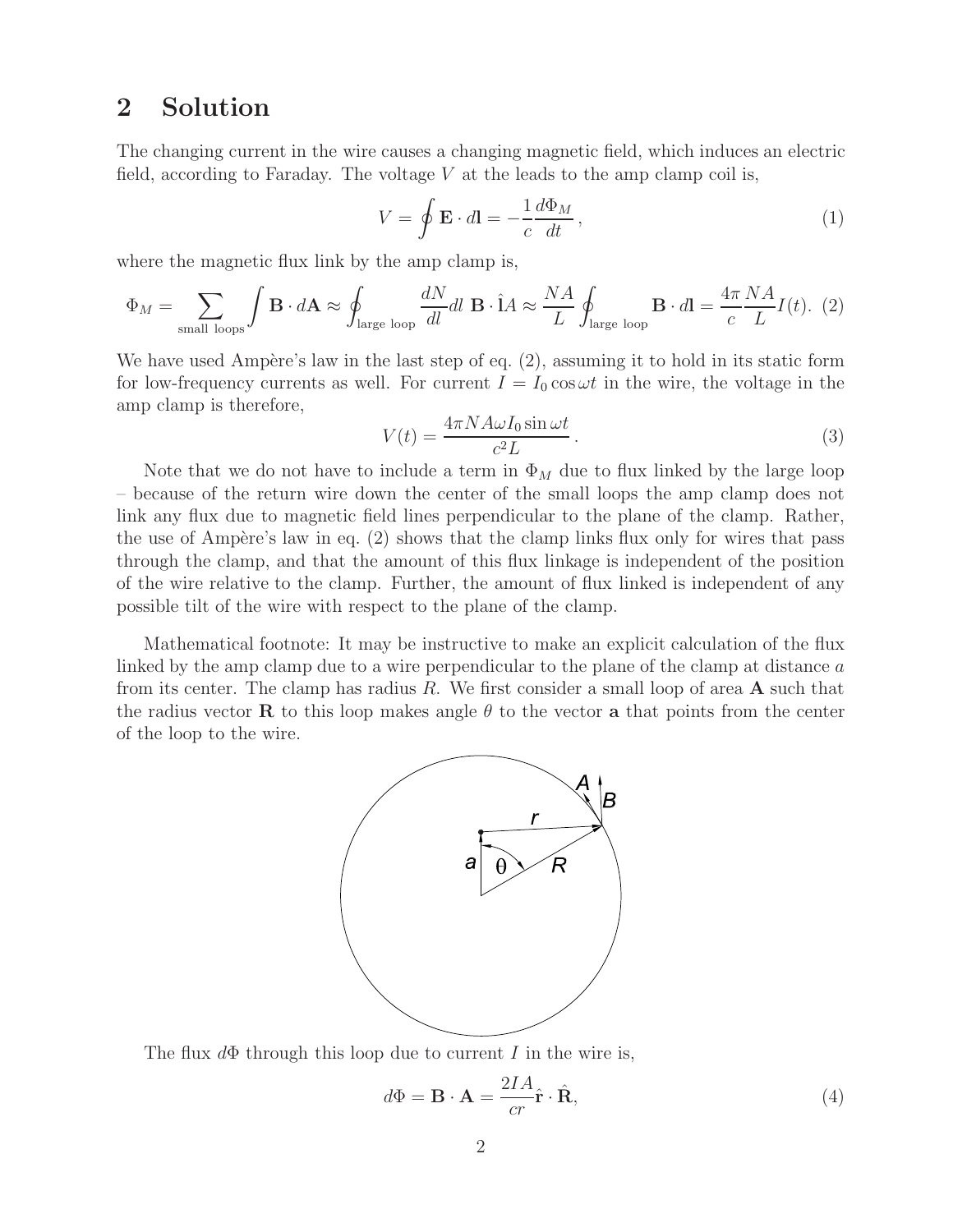where the distance from the wire to the loop is,

$$
r = \sqrt{R^2 - 2aR\cos\theta + a^2}.\tag{5}
$$

Since  $\mathbf{r} = \mathbf{R} - \mathbf{a}$ , we have,

$$
\hat{\mathbf{r}} \cdot \hat{\mathbf{R}} = \frac{\mathbf{R} - \mathbf{a}}{r} \cdot \hat{\mathbf{R}} = \frac{R - a \cos \theta}{r},
$$
\n(6)

And the flux linked by the small loop is,

$$
d\Phi = \frac{2IA}{c} \frac{R - a\cos\theta}{R^2 - 2aR\cos\theta + a^2}.
$$
\n(7)

The total flux linked by the amp clamp is obtained by integration over  $\theta$ , noting that the number of turns in interval  $d\theta$  is  $N d\theta/2\pi$ ,

$$
\Phi = \int d\Phi = \frac{NIA}{\pi c} \int_0^{2\pi} d\theta \frac{R - a\cos\theta}{R^2 - 2aR\cos\theta + a^2}.
$$
\n(8)

We recognize this integral as one suitable for evaluation by contour integration. In particular, we consider the integral around a loop of radius R of the complex function  $f(z)=1/(z - a)$ . The function f has a simple pole at  $z = a$  with residue 1, so if  $a < R$  the integral is simply  $2\pi i$ , while if  $a > R$  the integral is zero. On the circle of radius R we write  $z = Re^{i\theta}$ , so that,

$$
\oint \frac{dz}{z-a} = \int_0^{2\pi} \frac{iRe^{i\theta}d\theta}{Re^{i\theta} - a} = iR \int_0^{2\pi} \frac{d\theta}{R - ae^{-i\theta}} = iR \int_0^{2\pi} \frac{d\theta}{R - a\cos\theta + ia\sin\theta}
$$
\n
$$
= iR \int_0^{2\pi} d\theta \frac{R - a\cos\theta - ia\sin\theta}{R^2 - 2aR\cos\theta + a^2} = \begin{cases} 2\pi i, & a < R, \\ 0, & a > R. \end{cases} \tag{9}
$$

Thus,

$$
\int_0^{2\pi} d\theta \frac{R - a\cos\theta}{R^2 - 2aR\cos\theta + a^2} = \begin{cases} 2\pi/R, & a < R, \\ 0, & a > R, \end{cases}
$$
 (10)

and eq. (8) yields

$$
\Phi = \frac{2NIA}{cR} = \frac{4\pi NIA}{cL}, \qquad a < R,\tag{11}
$$

and  $\Phi = 0$  for  $a > R$ .

## **References**

- [1] A.P. Chattock, *On a Magnetic Potentiometer*, Phil. Mag. **24**, 94 (1887), http://kirkmcd.princeton.edu/examples/EM/chattock\_pm\_24\_94\_87.pdf
- [2] W. Rogowski and W. Steinhaus, *Die Messung der magnetischen Spannung*, Arch. Elek. **1**, 141 (1912), http://kirkmcd.princeton.edu/examples/EM/rogowski\_ae\_1\_141\_12.pdf